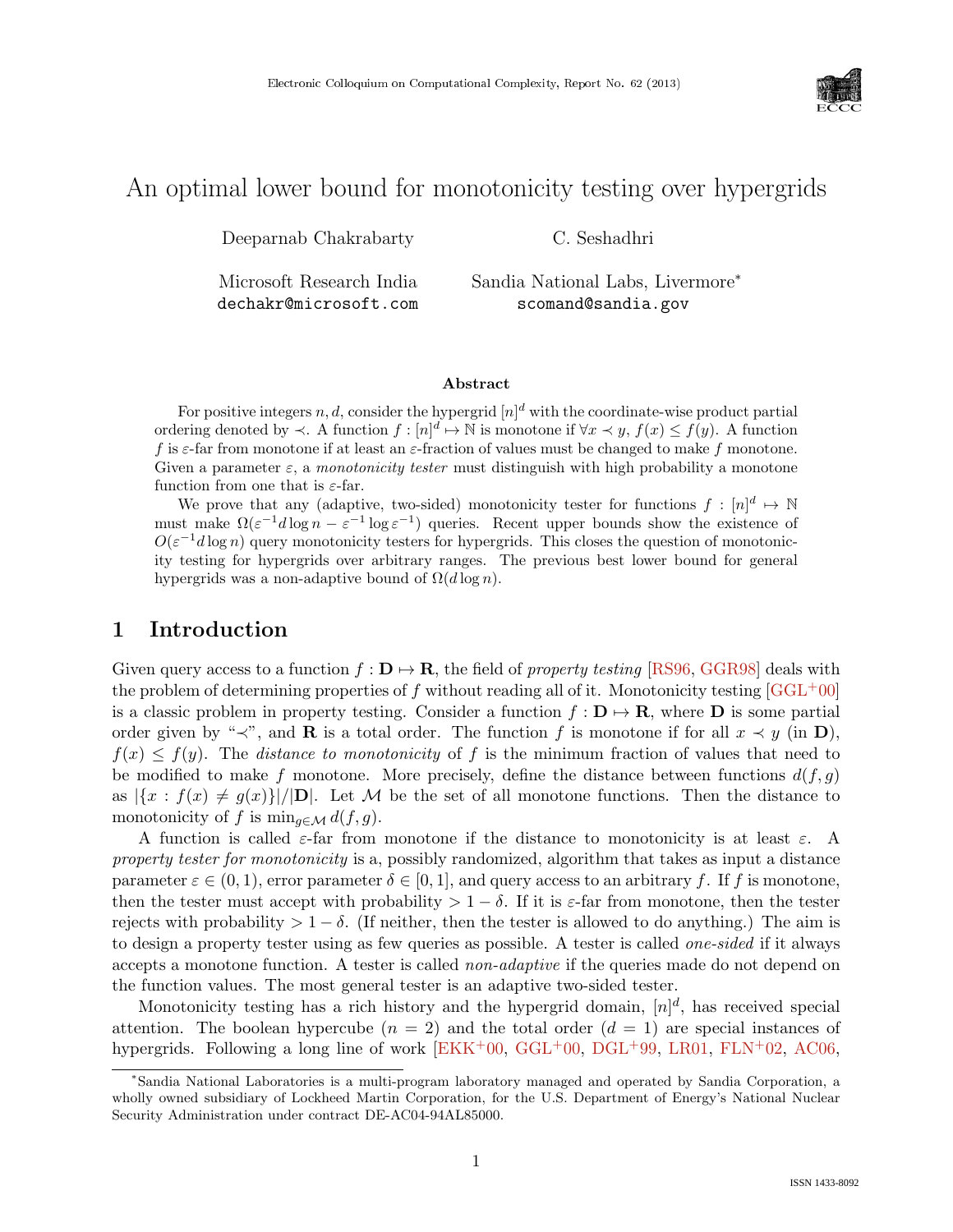<span id="page-1-1"></span>[Fis04,](#page--1-8) [HK08,](#page--1-9) [PRR06,](#page--1-10) [ACCL06,](#page-7-0) [BRW05,](#page-7-1) [BBM12\]](#page-7-2), previous work of the authors [\[CS13\]](#page-7-3) shows the existence of  $O(\varepsilon^{-1}d\log n)$ -query monotonicity testers. Our result is a matching adaptive lower bound that is optimal in all parameters (for unbounded range functions). This closes the question of monotonicity testing for unbounded ranges on hypergrids. This is also the first adaptive bound for monotonicity testing on general hypergrids.

<span id="page-1-0"></span>**Theorem 1.1.** Any (adaptive, two-sided) monotonicity tester for functions  $f: [n]^d \mapsto \mathbb{N}$  requires  $\Omega(\varepsilon^{-1}d\log n - \varepsilon^{-1}\log \varepsilon^{-1})$  queries.

### 1.1 Previous work

The problem of monotonicity testing was introduced by Goldreich et al [\[GGL](#page--1-2)+00], with an  $O(n/\varepsilon)$ tester for functions  $f: \{0,1\}^n \mapsto \{0,1\}$ . The first tester for general hypergrids was given by Dodis et al  $[{\rm DGL}^+99]$ . The upper bound of  $O(\varepsilon^{-1}d\log n)$  for monotonicity testing was recently proven in [\[CS13\]](#page-7-3). We refer the interested reader to the introduction of [\[CS13\]](#page-7-3) for a more detailed history of previous upper bounds.

There have been numerous lower bounds for monotonicity testing. We begin by summarizing the state of the art. The known adaptive lower bounds are  $\Omega(\log n)$  for the total order [n] by Fischer [\[Fis04\]](#page--1-8), and  $\Omega(d/\varepsilon)$  for the boolean hypercube  $\{0,1\}^d$  by Brody [\[Bro13\]](#page-7-5). For general hypergrids, Blais, Raskhodnikova, and Yaroslavtsev [\[BRY13\]](#page-7-6) recently proved the first result, a non-adaptive lower bound of  $\Omega(d \log n)$ . [Theorem 1.1](#page-1-0) is the first adaptive bound for monotonicity testing on hypergrids and is optimal (for arbitrary ranges) in all parameters.

Now for the chronological documentation. The first lower bound was the non-adaptive bound of  $\Omega(\log n)$  for the total order [n] by Ergun et al [\[EKK](#page--1-3)<sup>+</sup>00]. This was extended by Fischer [\[Fis04\]](#page--1-8) to an (optimal) adaptive bound. For the hypercube domain  $\{0,1\}^d$ , Fischer et al [\[FLN](#page--1-6)+02] proved the an (optimal) adaptive bound. For the hypercube domain  $\{0,1\}^n$ , Fischer et al [FLN+02] proved the first non-adaptive lower bound of  $\Omega(\sqrt{d})$ . (This was proven even for the range  $\{0,1\}$ .) This was improved to  $\Omega(d/\varepsilon)$  by Brïet et al [\[BCGSM12\]](#page-7-7). Blais, Brody, and Matulef [\[BBM12\]](#page-7-2) gave an ingenious reduction from communication complexity to prove an adaptive, two-sided bound of  $\Omega(d)$ . (Honing this reduction, Brody [\[Bro13\]](#page-7-5) improved this bound to  $\Omega(d/\varepsilon)$ . The non-adaptive lower bounds of Blais, Raskhodnikova, and Yaroslavtsev [\[BRY13\]](#page-7-6) were also achieved through communication complexity reductions.

We note that our theorem only holds when the range is  $\mathbb N$ , while some previous results hold for we note that our theorem only holds when the range is  $\mathbb{N}$ , while some previous results note for range [√ $\overline{d}$ ]. The non-<br>restricted ranges. The results of [\[BBM12,](#page-7-2) [Bro13\]](#page-7-5) provide lower bounds for range [√ $\overline{d}$ ]. adaptive bound of  $[BRY13]$  holds even when the range is  $[nd]$ . In that sense, the communication complexity reductions provide stronger lower bounds than our result.

### 1.2 Main ideas

The starting point of this work is the result of Fischer [\[Fis04\]](#page--1-8), an adaptive lower bound for monotonicity testing for functions  $f : [n] \mapsto \mathbb{N}$ . He shows that adaptive testers can be converted to comparison-based testers, using Ramsey theory arguments. A comparison-based tester for  $[n]$  can be easily converted to a non-adaptive tester, for which an  $\Omega(\log n)$  bound was previously known. We make a fairly simple observation. The main part of Fischer's proof actually goes through for functions over any partial order, so it suffices to prove lower bounds for comparison-based testers. (The reduction to non-adaptive testers only holds for  $[n]$ .)

We then prove a comparison-based lower bound of  $\Omega(\varepsilon^{-1}d\log n - \varepsilon^{-1}\log \varepsilon^{-1})$  for the domain  $[n]^d$ . As usual, Yao's minimax lemma allows us to prove determinstic lower bounds over some distribution of functions. The major challenge in proving (even non-adaptive) lower bounds for monotonicity is that the tester might make decisions based on the actual values that it sees. Great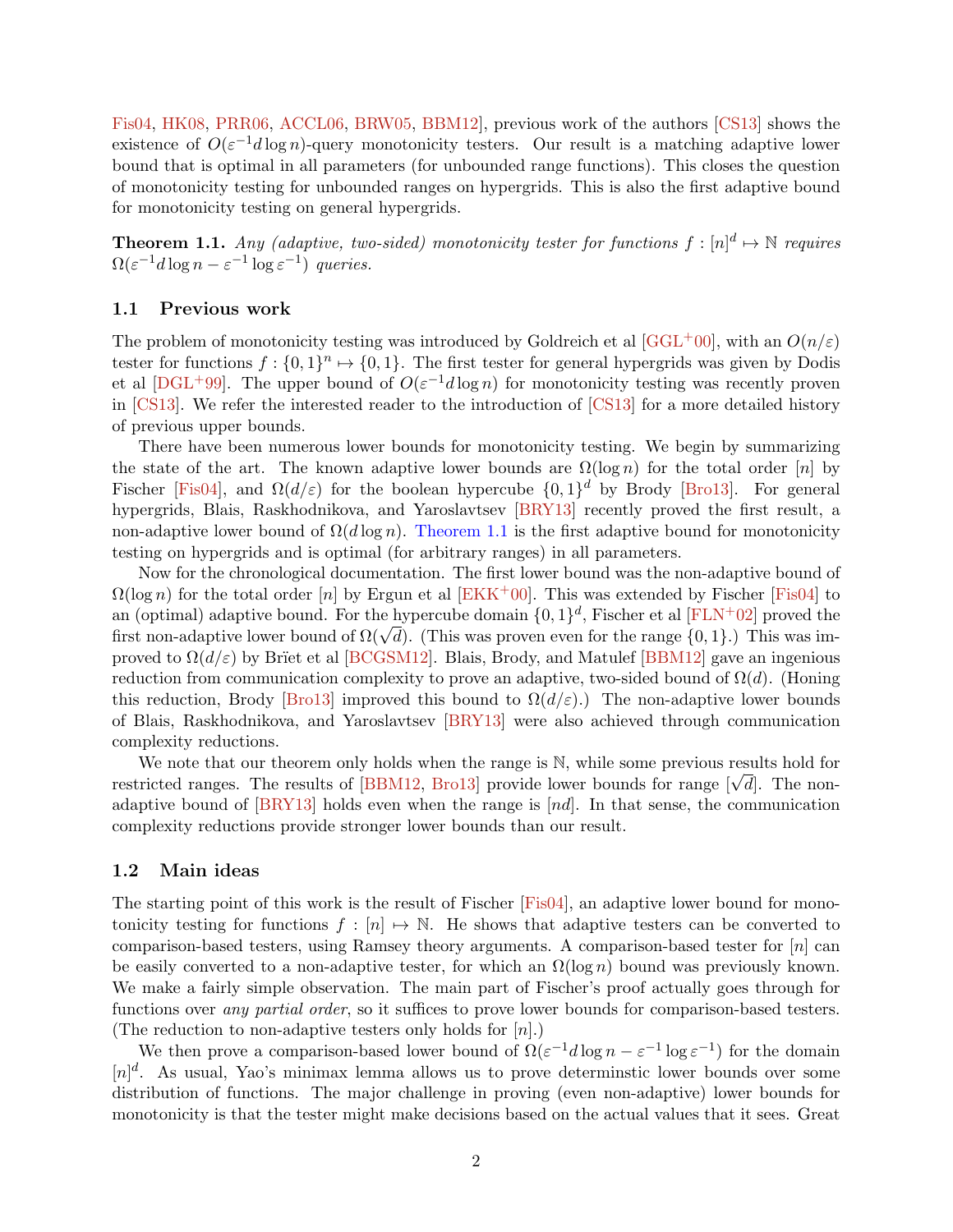care is required to construct a distribution over functions whose monotonicity status cannot be decided by simply looking at the values. But a comparison-based tester has no such power, and optimal lower bounds over all parameters can be obtained with a fairly clean distribution.

### 2 The reduction to comparison based testers

Consider the family of functions  $f : D \mapsto \mathbf{R}$ , where D is some partial order, and  $\mathbf{R} \subseteq \mathbb{N}$ . We will assume that f always takes distinct values, so  $\forall x, y, f(x) \neq f(y)$ . Since we are proving lower bounds, this is no loss of generality.

**Definition 2.1.** An algorithm A is a  $(t, \varepsilon, \delta)$ -monotonicity tester if A has the following properties. For any  $f: \mathbf{D} \mapsto \mathbf{R}$ , the algorithm A makes t (possibly randomized) queries to f and then outputs either "accept" or "reject". If f is monotone, then A accepts with probability  $> 1 - \delta$ . If f is  $\varepsilon$ -far from monotone, then A rejects with probability  $> 1 - \delta$ .

Given a positive integer s, let  $\mathbf{D}^s$  denote the collection of *ordered*, s-tupled vectors with each entry in D. We define two symbols acc and rej, and denote  $D' = D \cup \{\text{acc}, \text{rej}\}\$ . Any  $(t, \varepsilon, \delta)$ tester can be completely specified by the following family of functions. For all  $s \leq t, \mathbf{x} \in \mathbf{D}^s$ ,  $y \in \mathbf{D}'$ , we consider a function  $p_{\mathbf{x}}^y : \mathbf{R}^s \mapsto [0,1]$ , with the semantic that for any  $\mathbf{a} \in \mathbf{R}^s$ ,  $p_{\mathbf{x}}^y(\mathbf{a})$ denotes the probability the tester queries y as the  $(s + 1)$ th query, given that the first s queries are  $x_1, \ldots, x_s$  and  $f(x_i) = a_i$  for  $1 \le i \le s$ . By querying acc, rej we imply returning accept or reject. These functions satisfy the following properties.

<span id="page-2-0"></span>
$$
\forall s \le t, \ \forall \mathbf{x} \in \mathbf{D}^s, \ \forall \mathbf{a} \in \mathbf{R}^s, \ \sum_{y \in \mathbf{D}'} p_{\mathbf{x}}^y(\mathbf{a}) = 1 \tag{1}
$$

<span id="page-2-1"></span>
$$
\forall \mathbf{x} \in \mathbf{D}^t, \ \forall y \in \mathbf{D}, \ \forall \mathbf{a} \in \mathbf{R}^t, \ p_{\mathbf{x}}^y(\mathbf{a}) = 0 \tag{2}
$$

[\(1\)](#page-2-0) ensures the decisions of the tester at step  $(s + 1)$  must form a probability distribution. [\(2\)](#page-2-1) implies that the tester makes at most  $t$  queries.

For any positive integer s, let  $\mathbf{R}^{(s)}$  denote unordered sets of **R** of cardinality s. For reasons that will soon become clear, we introduce new functions as follows. For each  $s, x \in D^s, y \in D'$ , and each permutation  $\sigma : [s] \mapsto [s]$ , we associate functions  $q_{\mathbf{x},\sigma}^y : \mathbf{R}^{(s)} \mapsto [0,1]$ , with the semantic

For any set 
$$
S = (a_1 < a_2 < \cdots < a_s) \in \mathbf{R}^{(s)}, \quad q_{\mathbf{x},\sigma}^y(S) := p_{\mathbf{x}}^y(a_{\sigma(1)},\ldots,a_{\sigma(s)})
$$

That is,  $q_{\mathbf{x},\sigma_s}^y(S)$  sorts the answers in S in increasing order, permutes it according to  $\sigma$ , and passes the permuted ordered tuple to  $p_x^y$ . Any adaptive tester can be specified by these functions. The important point to note is that they are finitely many such functions; their number is upper bounded by  $(t|\mathbf{D}|)^{t+1}$ . These q-functions allow us to define comparison based testers.

**Definition 2.2.** A monotonicity tester A is comparison-based if for all  $s, x \in D^s, y \in D'$ , and permutations  $\sigma : [s] \mapsto [s]$ , the function  $q_{\mathbf{x},\sigma}^y$  is a constant function on  $\mathbf{R}^{(s)}$ . In other words, the  $(s + 1)$ th decision of the tester given that the first s questions is x, depends only on the ordering of the answers received, and not on the values of the answers.

The following theorem is implicit in the work of Fischer [\[Fis04\]](#page--1-8).

<span id="page-2-2"></span>**Theorem 2.3.** Suppose there exists a  $(t, \varepsilon, \delta)$ -monotonicity tester for functions  $f : D \to \mathbb{N}$ . Then there exists a comparison-based  $(t, \varepsilon, 2\delta)$ -monotonicity tester for functions  $f : \mathbf{D} \mapsto \mathbb{N}$ .

This implies that a comparison-based lower bound suffices for proving a general lower bound on monotonicity testing. We provide a proof of the above theorem in the next section for completeness.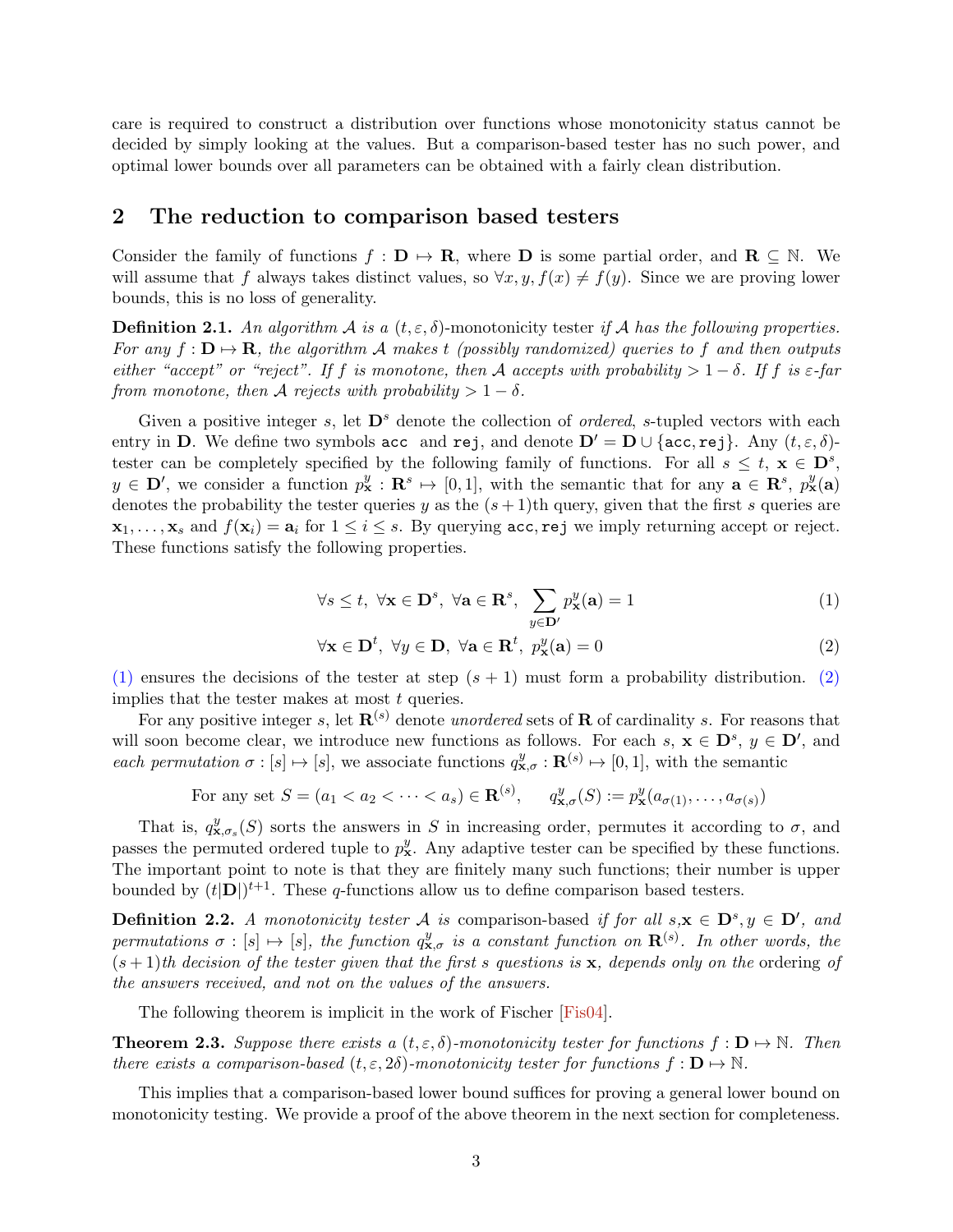### <span id="page-3-2"></span>2.1 Performing the reduction

We basically present Fischer's argument, observing that **D** can be any partial order. A monotonicity tester is called *discrete* if the corresponding functions  $p_x^y$  can only take values in  $\{i/K \mid 0 \le i \le K\}$ for some finite K. Note that this implies the functions  $q_{\mathbf{x},\sigma}^y$  also take discrete values.

<span id="page-3-0"></span>**Claim 2.4.** Suppose there exists a  $(t, \varepsilon, \delta)$ -monotonicity tester A for functions  $f : D \to \mathbb{N}$ . Then there exists a discrete  $(t, \varepsilon, 2\delta)$ -monotonicity tester for these functions.

*Proof.* We do a rounding on the p-functions. Let  $K = 100t|\mathbf{D}|^t/\delta^2$ . Start with the p-functions of the  $(t,\varepsilon,\delta)$ -tester A. For  $y \in \mathbf{D} \cup \texttt{acc}, \mathbf{x} \in \mathbf{D}^s, \mathbf{a} \in \mathbf{R}^s$ , let  $\hat{p}_{\mathbf{x}}^y(\mathbf{a})$  be the largest value in  $\{i/K \mid 0 \leq i \leq K\}$  at most  $p_{\mathbf{x}}^y(\mathbf{a})$ . Set  $\hat{p}_{\mathbf{x}}^{\text{rej}}(\mathbf{a})$  so that [\(1\)](#page-2-0) is maintained.

Note that for  $y \in \mathbf{D} \cup \text{acc}$ , if  $p_{\mathbf{x}}^y(\mathbf{a}) > 10|\mathbf{D}|t/(\delta K)$ , then

$$
\left(1-\frac{\delta}{10|\mathbf{D}|t}\right)p_{\mathbf{x}}^y(\mathbf{a}) \ \leq \ \hat{p}_{\mathbf{x}}^y(\mathbf{a}) \ \leq \ p_{\mathbf{x}}^y(\mathbf{a}).
$$

Furthermore,  $\hat{p}_{\mathbf{x}}^{\text{rej}}(\mathbf{a}) \geq p_{\mathbf{x}}^{\text{rej}}(\mathbf{a})$ .

The  $\hat{p}$ -functions describe a new discrete tester  $\mathcal{A}'$  that makes at most t queries. We argue that  $\mathcal{A}'$  is a  $(t, \varepsilon, 2\delta)$ -tester. Given a function f that is either monotone or  $\varepsilon$ -far from monotone, consider a sequence of queries  $x_1, \ldots, x_s$  after which A returns a *correct* decision  $\aleph$ . Call such a sequence good, and let  $\alpha$  denote the probability this occurs. We know that the sum of probabilities over all good query sequences is at least  $(1 - \delta)$ . Now,

$$
\alpha := p^{x_1} \cdot p^{x_2}_{x_1}(f(x_1)) \cdot p^{x_3}_{(x_1,x_2)}(f(x_1),f(x_2)) \cdot \cdots \cdot p^{x_n}_{(x_1,\ldots,x_s)}(f(x_1),\ldots,f(x_s))
$$

Two cases arise. suppose all of the probabilities in the RHS are  $\geq 10t/\delta K$ . Then, the probability of this good sequence arising in A' is at least  $(1 - \delta/10t)^t \alpha \ge \alpha(1 - \delta/2)$ . Otherwise, suppose some probability in the RHS is  $\langle 10t/\delta K\rangle$ . Then the total probability mass on such good sequences in A is atmost  $10t/\delta K \cdot |\mathbf{D}|^t \leq \delta/2$ . Therefore, the probability of good sequences in A' is at least  $(1-3\delta/2)(1-\delta/2) \geq 1-2\delta$ . That is,  $\mathcal{A}'$  is a  $(t,\varepsilon,2\delta)$  tester.  $\Box$ 

We introduce some Ramsey theory terminology. For any positive integer  $i$ , a finite coloring of  $\mathbb{N}^{(i)}$  is a function  $\mathtt{col}_i : \mathbb{N}^{(i)} \mapsto \{1,\ldots,C\}$  for some finite number C. An infinite set  $X \subseteq \mathbb{N}$  is called monochromatic w.r.t col<sub>i</sub> if for all sets  $A, B \in X^{(i)}$ , col<sub>i</sub> $(A) = col<sub>i</sub>(B)$ . A k-wise finite coloring of N is a collection of k colorings  $col_1, \ldots, col_k$ . (Note that each coloring is over different sized tuples.) An infinite set  $X \subseteq \mathbb{N}$  is k-wise monochromatic if X is monochromatic w.r.t. all the  $\text{col}_i$ 's.

The following is a simple variant of Ramsey's original theorem. (We closely follow the proof of Ramsey's theorem as given in Chap V1, Theorem 4 of [\[Bol00\]](#page-7-8).)

<span id="page-3-1"></span>**Theorem 2.5.** For any k-wise finite coloring of  $\mathbb{N}$ , there is an infinite k-wise monochromatic set  $X \subseteq \mathbb{N}$ .

*Proof.* We proceed by induction on k. If  $k = 1$ , then this is trivially true; let X be the maximum color class. Since the coloring is finite,  $X$  is infinite. We will now iteratively construct an infinite set of  $\mathbb N$  via induction.

Start with  $a_0$  being the minimum element in N. Consider a  $(k-1)$ -wise coloring of  $(\mathbb{N} \setminus \{a_0\})$  $col'_{1}, \ldots, col'_{k-1}$ , where  $col'_{i}(S) := col_{i+1}(S \cup a_{0})$ . By the induction hypothesis, there exists an infinite  $(k-1)$ -wise monochromatic set  $A_0 \subseteq \mathbb{N} \setminus \{a_0\}$  with respect to coloring col'<sub>i</sub>s. That is, for  $1 \leq i \leq k$ , and any set  $S, T \subseteq A_0$  with  $|S| = |T| = i - 1$ , we have  $\text{col}_i(a_0 \cup S) = \text{col}_i(a_0 \cup T) = C_i^0$ , say. Denote the collection of these colors as a vector  $\mathbf{C}_0 = (C_1^0, C_2^0, \dots, C_k^0)$ .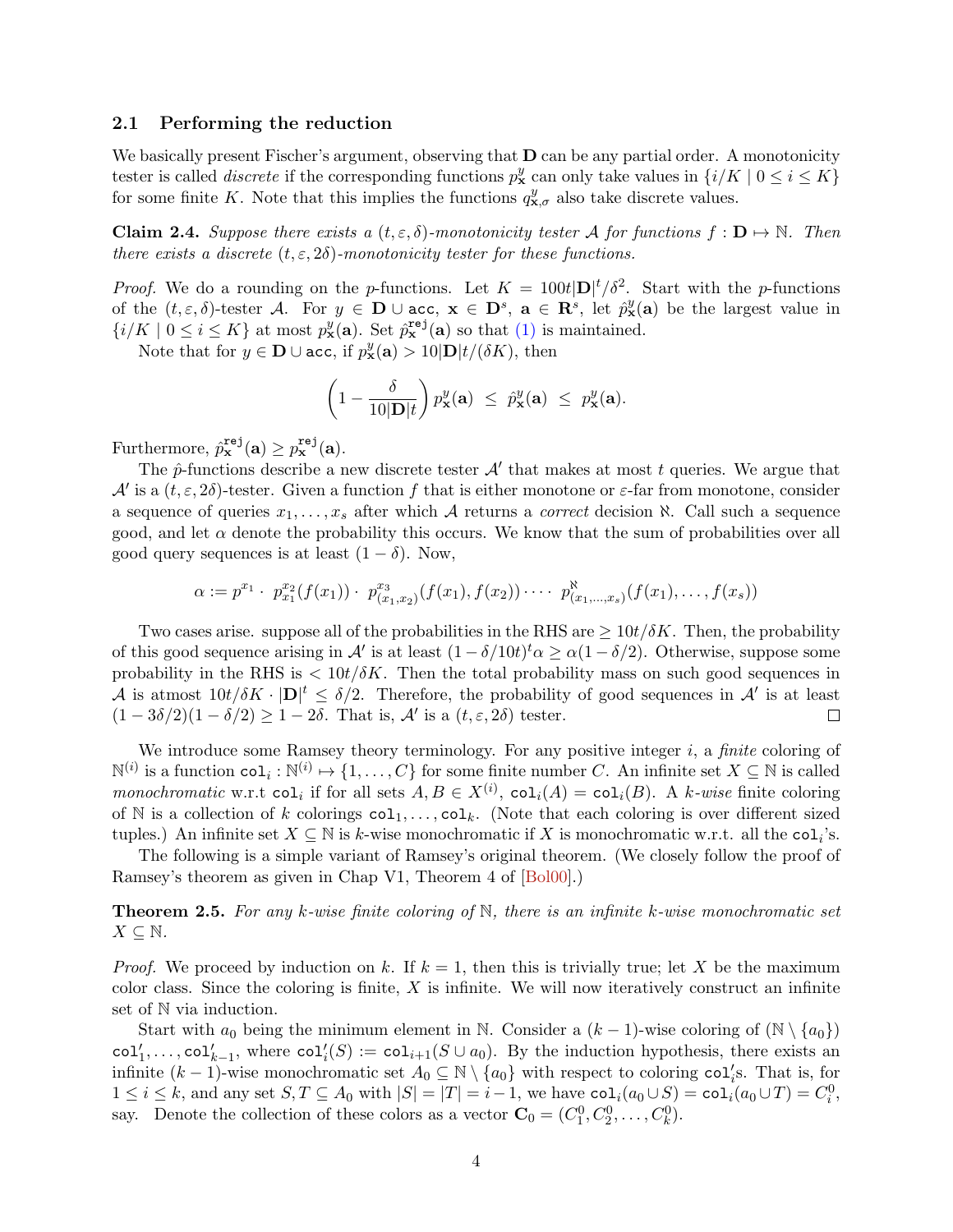Subsequently, let  $a_1$  be the minimum element in  $A_0$ , and consider the  $(k-1)$ -wise coloring col<sup>'</sup> of  $(A_0 \setminus \{a_1\})$  where  $col_i(S) = col_{i+1}(S \cup \{a_1\})$  for  $S \subseteq A_0 \setminus \{a_1\}$ . Again, the induction hypothesis yields an infinite  $(k - 1)$ -wise monochromatic set  $A_1$  as before, and similarly the vector  $\mathbf{C}_1$ . Continuing this procedure, we get an infinite sequence  $a_0, a_1, a_2, \ldots$  of natural numbers, an infinite sequence of vectors of k colors  $\mathbf{C}_0, \mathbf{C}_1, \ldots$ , and an infinite nested sequence of infinite sets  $A_0 \supset A_1 \supset A_2 \ldots$  Every  $A_r$  contains  $a_s, \forall s > r$  and by construction, any set  $(\{a_r\} \cup S), S \subseteq A_r$ ,  $|S| = i - 1$ , has color  $C_r^i$ . Since there are only finitely many colors, some vector of colors occurs infinitely often as  ${\bf C}_{r_1}, {\bf C}_{r_2}, \ldots$  The corresponding infinite sequence of elements  $a_{r_1}, a_{r_2}, \ldots$  is k-wise monochromatic.  $\Box$ 

*Proof.* (of [Theorem 2.3\)](#page-2-2) Suppose there exists a  $(t, \varepsilon, \delta)$ -tester for functions  $f : \mathbf{D} \to \mathbb{N}$ . We need to show there is a comparison-based  $(t, \varepsilon, 2\delta)$ -tester for such functions.

By [Claim 2.4,](#page-3-0) there is a discrete  $(t, \varepsilon, 2\delta)$ -tester A. Equivalently, we have the functions  $q_{\mathbf{x},\sigma}^y$  as described in the previous section. We now describe a t-wise finite coloring of N. Consider  $s \in [t]$ . Given a set  $A \subseteq \mathbb{N}^{(s)}$ , col<sub>s</sub>(A) is a vector indexed by  $(y, \mathbf{x}, \sigma)$ , where  $y \in D'$ ,  $\mathbf{x} \in D^s$ , and  $\sigma$  is a s-permutation, whose entry is  $q_{\mathbf{x},\sigma}^{y}(A)$ . The domain is finite, so the number of dimensions is finite. Since the tester is discrete, the number of possible colors entries is finite. Applying [Theorem 2.5,](#page-3-1) we know the existence of a t-wise monochromatic infinite set  $\mathbf{R} \subseteq \mathbb{N}$ . We have the property that for any  $y, \mathbf{x}, \sigma$ , and any two sets  $A, B \in \mathbf{R}^{(s)}$ , we have  $q_{\mathbf{x}, \sigma}^y(A) = q_{\mathbf{x}, \sigma}^y(B)$ . That is, the algorithm  $\mathcal A$ is a comparison based tester for functions with range R.

Consider the strictly monotone map  $\phi : \mathbb{N} \to \mathbb{R}$ , where  $\phi(b)$  is the bth element of **R** in sorted order. Now given any function  $f : \mathbf{D} \mapsto \mathbb{N}$ , consider the function  $\phi \circ f : \mathbf{D} \mapsto \mathbf{R}$ . Consider an algorithm A' which on input f runs A on  $\phi \circ f$ . More precisely, whenever A queries a point x, it gets answer  $\phi \circ f(x)$ . Observe that if f is monotone (or  $\varepsilon$ -far from monotone), then so is  $\phi \circ f$ , and therefore, the algorithm  $\mathcal{A}'$  is a  $(t, \varepsilon, 2\delta)$ -tester of  $\phi \circ f$ . Since the range of  $\phi \circ f$  is **R**,  $\mathcal{A}'$  is comparison-based.  $\Box$ 

### 3 Lower bounds

We assume that n is a power of 2, set  $\ell := \log_2 n$ , and think of  $[n]$  as  $\{0, 1, \ldots, n-1\}$ . For any number  $0 \leq z \leq n$ , we think of the binary representation as z as an  $\ell$ -bit vector  $(z_1, z_2, \ldots, z_\ell)$ , where  $z_1$  is the least significant bit.

Consider the following canonical, one-to-one mapping  $\phi : [n]^d \mapsto \{0,1\}^{d\ell}$ . For any  $\vec{y} =$  $(y_1, y_2, \ldots, y_d) \in [n]^d$ , we concatenate their binary representations in order to get a dl-bit vector  $\phi(\vec{y})$ . Hence, we can transform a function  $f: \{0,1\}^{d\ell} \mapsto \mathbb{N}$  into a function  $\tilde{f}: [n]^d \mapsto \mathbb{N}$  by defining  $f(\vec{y}) := f(\phi(\vec{y})).$ 

We will now describe a distribution of functions over the boolean hypercube with equal mass on monotone and  $\varepsilon$ -far from monotone functions. The key property is that for a function drawn from this distribution, any deterministic comparison based algorithm errs in classifying it with non-trivial probability. This property will be used in conjunction with the above mapping to get our final lower bound.

#### 3.1 The hard distribution

We focus on functions  $f: \{0,1\}^m \mapsto \mathbb{N}$ . (Eventually, we set  $m = d\ell$ .) Given any  $x \in \{0,1\}^m$ , we let  $\text{val}(x) := \sum_{i=1}^m 2^{i-1} x_i$  denote the number for which x is the binary representation. Here,  $x_1$ denotes the least significant bit of x.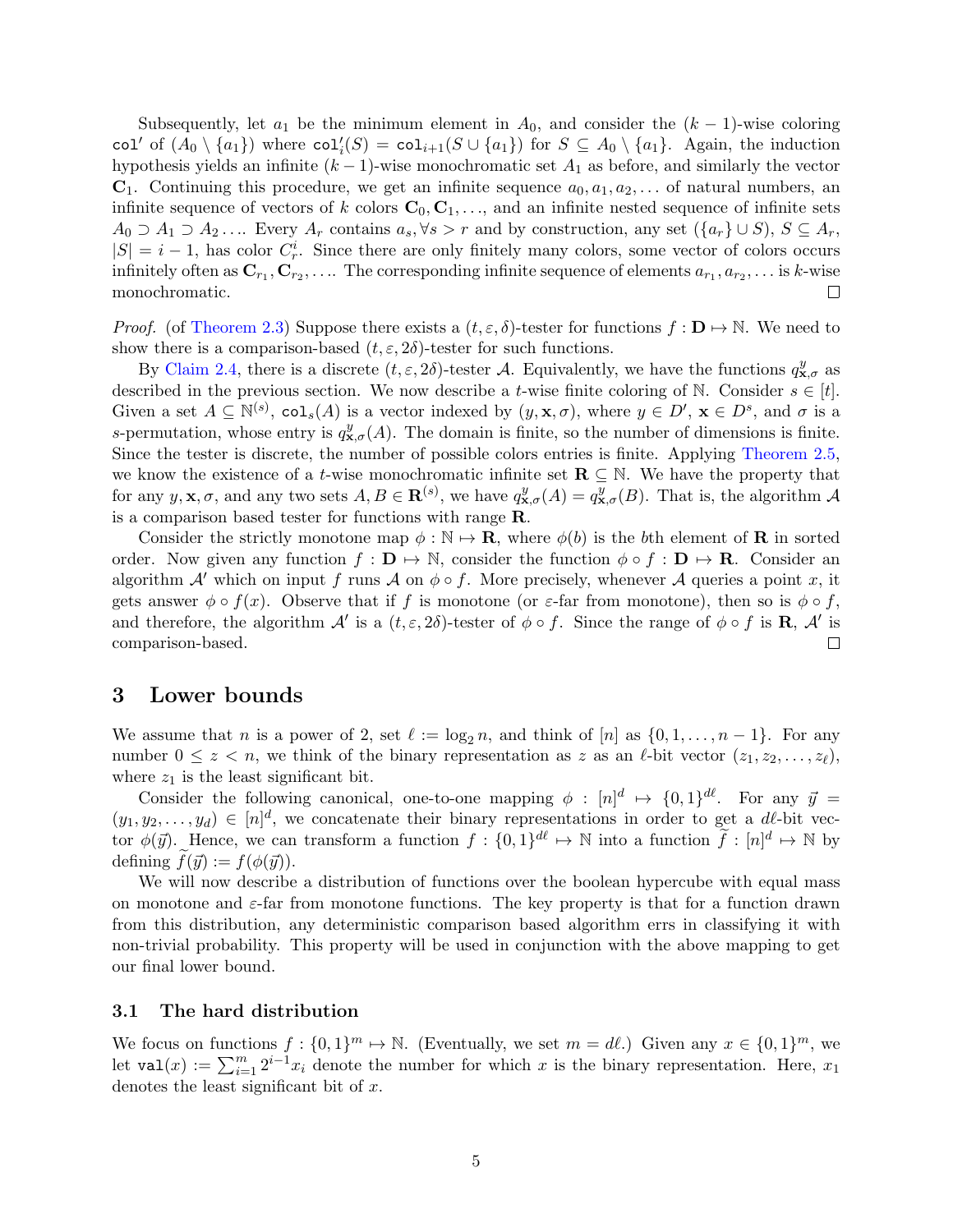For convenience, we let  $\varepsilon$  be a power of 1/2. For  $k \in \{1, \ldots, \frac{1}{2\epsilon}\}$  $\frac{1}{2\varepsilon}\},$  we let

$$
S_k := \{x : \text{val}(x) \in [2(k-1)\varepsilon 2^m, 2k\varepsilon 2^m - 1) \}.
$$

Note that  $S_k$ 's partition the hypercube, with each  $|S_k| = \varepsilon 2^{m+1}$ . In fact, each  $S_k$  is a subhypercube of dimension  $m' := m + 1 - \log(1/\varepsilon)$ , with the minimal element having all zeros in the m' least significant bits, and the maximal element having all ones in those.

We describe a distribution  $\mathcal{F}_{m,\varepsilon}$  on functions. The support of  $\mathcal{F}_{m,\varepsilon}$  consists  $f(x) = 2\text{val}(x)$ , and  $\frac{m'}{2\varepsilon}$  functions indexed as  $g_{j,k}$  with  $j \in [m']$  and  $k \in [\frac{1}{2\varepsilon}]$  $\frac{1}{2\varepsilon}$ , defined as follows.

$$
g_{j,k}(x) = \begin{cases} 2\text{val}(x) - 2^j - 1 & \text{if } x_j = 1 \text{ and } x \in S_k \\ 2\text{val}(x) & \text{otherwise} \end{cases}
$$

The distribution  $\mathcal{F}_{m,\varepsilon}$  puts probability mass  $1/2$  on the function  $f = 2$ val and  $\frac{\varepsilon}{m'}$  on each of the  $g_{j,k}$ 's. All these functions take distinct values on their domain. Note that 2val induces a total order on  $\{0,1\}^m$ .

The distinguishing problem: Given query access to a random function f from  $\mathcal{F}_{m,\varepsilon}$ , we want a deterministic comparison-based algorithm that declares that  $f = 2\text{val}(x)$  or  $f \neq 2\text{val}(x)$ . We refer to any such algorithm as a *distinguisher*. Naturally, we say that the distinguisher errs on  $f$  if it's declaration is wrong. Our main lemma is the following.

<span id="page-5-1"></span>**Lemma 3.1.** Any deterministic comparison-based distinguisher that makes less than  $\frac{m'}{8\varepsilon}$  queries errs with probability at least 1/8.

The following proposition allows us to focus on *non-adaptive* comparison based testers.

<span id="page-5-0"></span>**Proposition 3.2.** Given any deterministic comparison-based distinguisher A for  $\mathcal{F}_{m,\varepsilon}$  that makes at most t queries, there exists a deterministic non-adaptive comparison-based distinguisher  $A'$  making at most t queries whose probability of error on  $\mathcal{F}_{m,\varepsilon}$  is at most that of A.

*Proof.* We represent  $A$  as a comparison tree. For any path in  $A$ , the total number of distinct domain points involved in comparisons is at most t. Note that  $2\text{val}(x)$  is a total order, since for any  $x, y$ either  $val(x) < val(y)$  or vice versa. For any comparison in A, there is an outcome inconsistent with this ordering. (An outcome " $f(x) < f(y)$ " where  $\text{val}(x) > \text{val}(y)$  is inconsistent with the total order.) We construct a comparison tree  $\mathcal{A}'$  where we simply reject whenever a comparison is inconsistent with the total order, and otherwise mimics  $A$ . The comparison tree of  $A'$  has an error probability at most that of A (since it may reject a few  $f \neq 2$ val), and is just a path. Hence, it can be modeled as a non-adaptive distinguisher. We query upfront all the points involving points on this path, and make the relevant comparisons for the output.  $\Box$ 

Combined with [Proposition 3.2,](#page-5-0) the following lemma completes the proof of [Lemma 3.1.](#page-5-1)

<span id="page-5-2"></span>Lemma 3.3. Any deterministic, non-adaptive, comparison-based distinguisher A making fewer than  $t \leq \frac{m'}{8\varepsilon}$  $\frac{m'}{8\varepsilon}$  queries, errs with probability at least  $1/8$ .

*Proof.* Let X be the set of points queried by the distinguisher. Set  $X_k =: X \cap S_k$ ; these form a partition of X. We say that a pair of points  $(x, y)$  captures the (unique) coordinate j, if j is the largest coordinate where  $x_j \neq y_j$ . (By largest coordinate, we refer to the value of the index.) For a set Y of points, we say Y captures coordinate j if there is a pair in Y that captures j.

Claim 3.4. For any j, k, if the algorithm distinguishes between val and  $g_{j,k}$ , then  $X_k$  captures j.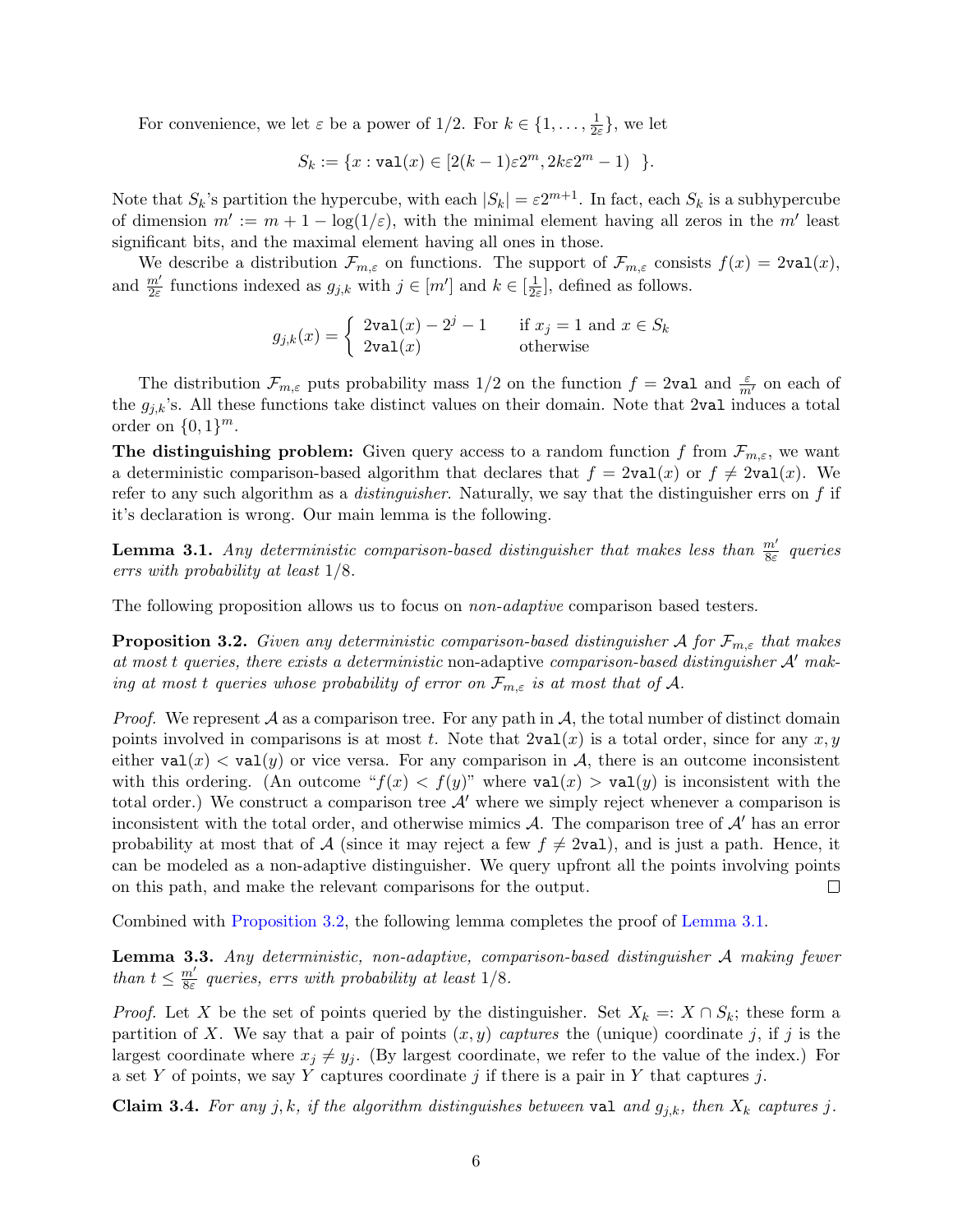*Proof.* If the algorithm distinguishes between val and  $g_{j,k}$ , there must exist  $(x, y) \in X$  such that  $\text{val}(x) < \text{val}(y)$  and  $g_{j,k}(x) > g_{j,k}(y)$ . We claim that x and y capture j; this will also imply they lie in the same  $S_{k'}$  since the  $m - j$  most significant bit of x and y are the same.

Firstly, observe that we must have  $y_j = 1$  and  $x_j = 0$ ; otherwise,  $g_{j,k}(y) - g_{j,k}(x) \ge 2(\text{val}(y)$  $val(x) > 0$  contradicting the supposition. Now suppose  $(x, y)$  don't capture j implying there exists  $i > j$  which is the largest coordinate at which they differ. Since  $val(y) > val(x)$  we have  $y_i = 1$  and  $x_j = 0$ . Therefore, we have

$$
g_{j,k}(y)-g_{j,k}(x)\geq 2(\text{val}(y)-\text{val}(x))-2^j-1\geq (2^i+2^j)-\sum_{1\leq r0.
$$

So, x, y capture j and lie in the same  $S_{k'}$ . If  $k' \neq k$ , then again  $g_{j,k}(y) - g_{j,k}(x) = 2(\text{val}(y) \text{val}(x) > 0$ . Therefore,  $X_k$  captures j.  $\Box$ 

The following claim allows us to complete the proof of the lemma.

<span id="page-6-0"></span>Claim 3.5. A set Y captures at most  $|Y| - 1$  coordinates.

*Proof.* We prove by induction on |Y|. When  $|Y| = 2$ , this is trivially true. Otherwise, pick the largest coordinate j captured by Y and let  $Y_0 = \{y : y_j = 0\}$  and  $Y_1 = \{y : y_j = 1\}$ . By induction,  $Y_0$  captures at most  $|Y_0| - 1$  coordinates, and  $Y_1$  captures at most  $|Y_1| - 1$  coordinates. Pairs  $(x, y) \in Y_0 \times Y_1$  only capture coordinate j. Therefore, the total number of captured coordinates is at most  $|Y_0| - 1 + |Y_1| - 1 + 1 = |Y| - 1$ .  $\Box$ 

If  $|X| \le m'/8\varepsilon$ , then there exist at least  $1/4\varepsilon$  values of k such that  $|X_k| \le m'/2$ . By [Claim 3.5,](#page-6-0) each such  $X_k$  captures at most  $m'/2$  coordinates. Therefore, there exist at least  $\frac{1}{4\varepsilon} \cdot \frac{m'}{2} = \frac{m'}{8\varepsilon}$ 8ε functions  $g_{j,k}$ 's that are indistinguishable from the monotone function 2val to a comparison-based procedure that queries  $X$ . This implies the distinguisher must err (make a mistake on either these  $g_{j,k}$ 's or 2val) with probability at least min $\left(\frac{\varepsilon}{m'}\cdot \frac{m'}{8\varepsilon}\right)$  $\frac{m'}{8\varepsilon}$ , 1/2) = 1/8.  $\Box$ 

### 3.2 The final bound

Recall, given function  $f : \{0,1\}^{d\ell} \to \mathbb{N}$ , we have the function  $\tilde{f} : [n]^d \mapsto \mathbb{N}$  by defining  $\tilde{f}(\vec{y}) :=$  $f(\phi(\vec{y}))$ . We start with the following observation.

<span id="page-6-1"></span>**Proposition 3.6.** The function  $\widetilde{2\mathbf{val}}$  is monotone and every  $\widetilde{g_{jk}}$  is  $\varepsilon/2$ -far from being monotone.

*Proof.* Let  $\vec{u}$  and  $\vec{v}$  be elements in  $[n]^d$  such that  $\vec{u} \prec \vec{v}$ . We have  $\text{val}(\phi(\vec{u})) < \text{val}(\phi(\vec{v}))$ , so  $2\tilde{\text{val}}$ is monotone. For the latter, it suffices to exhibit a matching of violated pairs of cardinality  $\varepsilon 2^{d\ell}$ for  $\widetilde{g_{j,k}}$ . This is given by pairs  $(\vec{u}, \vec{v})$  where  $\phi(\vec{u})$  and  $\phi(\vec{v})$  only differ in their jth coordinate, and are both contained in  $S_k$ . Note that these pairs are comparable in  $[n]^d$  and are violations. are both contained in  $S_k$ . Note that these pairs are comparable in  $[n]^d$  and are violations.

**Theorem 3.7.** Any  $(t, \varepsilon/2, 1/16)$ -monotonicity tester for  $f : [n]^d \mapsto \mathbb{N}$ , must have  $t \geq \frac{d \log n - \log(1/\varepsilon)}{8\varepsilon}$  $\frac{-\log(1/\varepsilon)}{8\varepsilon}$ .

*Proof.* By [Theorem 2.3,](#page-2-2) it suffices to show this for comparison-based  $(t, \varepsilon/2, 1/8)$  testers. By Yao's minimax lemma, it suffices to produce a distribution D over functions  $f: [n]^d \mapsto \mathbb{N}$  such that any deterministic comparison-based  $(t, \varepsilon/2, 1/8)$ -monotonicity tester for D must have  $t \geq s$ , where  $s := \frac{d \log n - \log(1/\varepsilon)}{8\varepsilon}$  $\frac{-\log(1/\varepsilon)}{8\varepsilon}$ .

Consider the distribution D where we generate f from  $\mathcal{F}_{m,\varepsilon}$  and output  $\tilde{f}$ . Suppose  $t < s$ . By [Proposition 3.6,](#page-6-1) the deterministic comparison based monotonicity tester acts as a determinisitic comparison-based distinguisher for  $\mathcal{F}_{m,\varepsilon}$  making fewer than s queries, contradicting [Lemma 3.3.](#page-5-2)  $\square$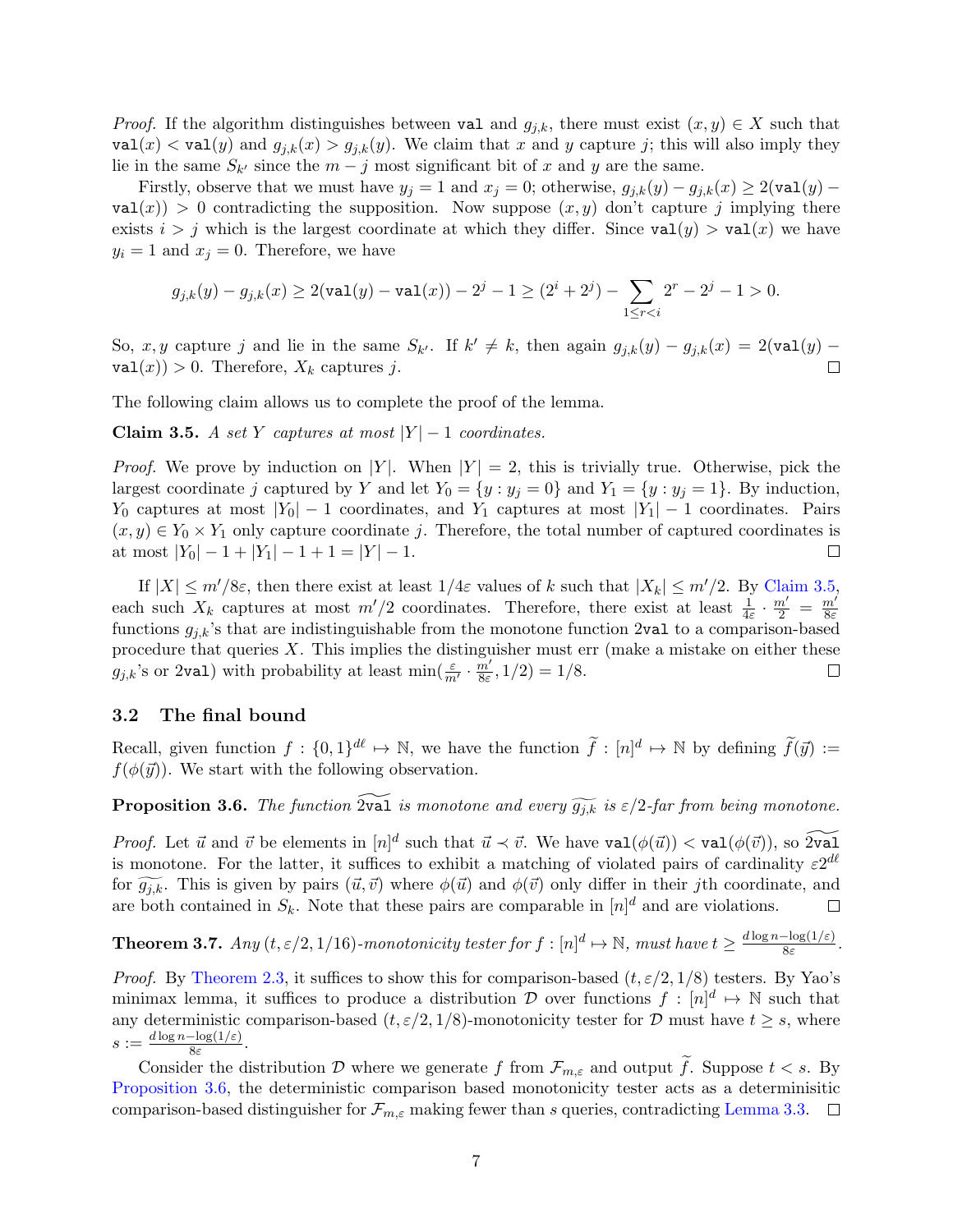# <span id="page-7-9"></span>4 Conclusion

In this paper, we exhibit a lower bound of  $\Omega(\varepsilon^{-1}d\log n - \varepsilon^{-1}\log \varepsilon^{-1})$  queries on adaptive, twosided monotonicity testers for functions  $f: [n]^d \mapsto \mathbb{N}$ , matching the upper bound of  $O(\varepsilon^{-1}d \log n)$ queries of [\[CS13\]](#page-7-3). Our proof hinged on two things: that for monotonicity on any partial order one can focus on comparison-based testers, and a lower bound on comparison-based testers for the hypercube domain. Some natural questions are left open. Can one focus on some restricted class of testers for the Lipschitz property, and more generally, can one prove adaptive, two-sided lower bounds for the Lipschitz property testing on the hypergrid/cube? Currently, a  $\Omega(d \log n)$ -query non-adaptive lower bound is known for the problem [\[BRY13\]](#page-7-6). Can one prove comparison-based lower bounds for monotonicity testing on a general N-vertex poset? For the latter problem, there is a  $O(\sqrt{N/\varepsilon})$ -query non-adaptive tester, and a  $\Omega(N^{\frac{1}{\log \log N}})$ -query non-adaptive, two-sided error lower bound  $[FLN+02]$  $[FLN+02]$ . Our methods do not yield any results for bounded ranges, but there are significant gaps in our understanding for that regime. For monotonicity testing of boolean functions  $f: \{0,1\}^n \mapsto \{0,1\}$ , the best adaptive lower bound of  $\Omega(\log n)$ , while the best non-adaptive bound  $j \cdot 10, 1j \rightarrow 10, 1j,$ <br>is  $\Omega(\sqrt{n})$  [\[FLN](#page--1-6)<sup>+</sup>02].

# References

- [AC06] N. Ailon and B. Chazelle. Information theory in property testing and monotonicity testing in higher dimension. Information and Computation, 204(11):1704–1717, 2006. [2](#page-1-1)
- <span id="page-7-0"></span>[ACCL06] N. Ailon, B. Chazelle, S. Comandur, and D. Liu. Estimating the distance to a monotone function. Random Structures and Algorithms, 31(3):1704–1711, 2006. [2](#page-1-1)
- <span id="page-7-2"></span>[BBM12] E. Blais, J. Brody, and K. Matulef. Property testing lower bounds via communication complexity. Computational Complexity, 21(2):311–358, 2012. [2](#page-1-1)
- <span id="page-7-7"></span>[BCGSM12] J. Briët, S. Chakraborty, D. García-Soriano, and A. Matsliah. Monotonicity testing and shortest-path routing on the cube. Combinatorica, 32(1):35–53, 2012. [2](#page-1-1)
- <span id="page-7-8"></span>[Bol00] Béla Bollobás. Modern Graph Theory. Springer, 2000. [4](#page-3-2)
- <span id="page-7-5"></span>[Bro13] Joshua Brody. Personal communication, 2013. [2](#page-1-1)
- <span id="page-7-1"></span>[BRW05] T. Batu, R. Rubinfeld, and P. White. Fast approximate *PCP*s for multidimensional bin-packing problems. Information and Computation, 196(1):42–56, 2005. [2](#page-1-1)
- <span id="page-7-6"></span>[BRY13] E. Blais, S. Raskhodnikova, and G. Yaroslavtsev. Lower bounds for testing properties of functions on hypergrid domains. Technical Report TR13-036, ECCC, March 2013. [2,](#page-1-1) [8](#page-7-9)
- <span id="page-7-3"></span>[CS13] D. Chakrabarty and C. Seshadhri. Optimal bounds for monotonicity and Lipschitz testing over hypercubes and hypergrids. In Proceedings of Symposium on Theory of Computing (STOC), 2013. [2,](#page-1-1) [8](#page-7-9)
- <span id="page-7-4"></span>[DGL+99] Y. Dodis, O. Goldreich, E. Lehman, S. Raskhodnikova, D. Ron, and A. Samorodnitsky. Improved testing algorithms for monotonicity. Proceedings of the 3rd International Workshop on Randomization and Approximation Techniques in Computer Science (RANDOM), pages 97–108, 1999. [2](#page-1-1)